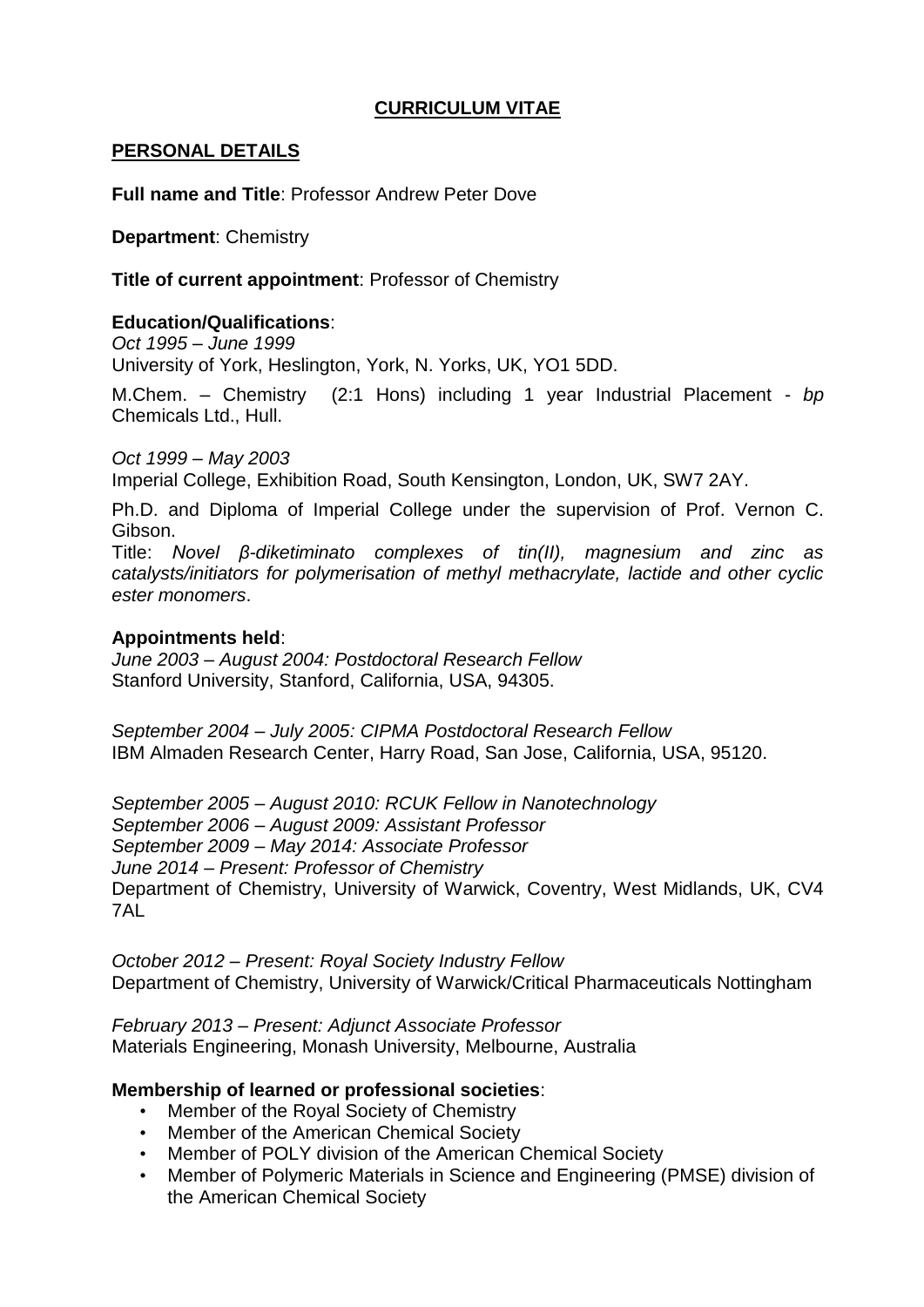- Member of the Pure and Applied Macromolecular Science Group (Macro Group UK), previously committee member (2007 – 2013)
- Previously (2005 2009) committee member of the Recent Appointees in Polymer Science Network (RAPS)

### **TEACHING**

### *Lecture Courses*:

CH160 – Introduction to Inorganic Chemistry (Year 1; 10 Lectures) – 2008 to present

- CH403 Metalloorganic Chemistry (Year 4; 5 Lectures) 2006 to 2011
- CH404 Macromolecular Chemistry (Year 4; 5 Lectures) 2012 to present
- CH967 Fundamentals of Polymerisation (MSc, 5 Lectures) 2012 to present

CH969 – Physical Properties of Polymers (MSc, 5 Lectures) – 2012 to present

#### *Tutorials and Workshops*:

 $CH160 - 1<sup>st</sup>$  Year Inorganic Tutorials (ca. 28 contact hours) – 2006 to present CH161 –  $1<sup>st</sup>$  Year Organic Workshops (ca. 2 contact hours) – 2006 to present  $CH242 - 2<sup>nd</sup>$  Year Polymer Tutorials (ca. 8 contact hours) – 2006 to present CH970 – Polymers in the Real World (ca. 5 contact hours) – 2012 to present CH972 – Group Research Project (ca. 12 contact hours) – 2012 to present

#### *Laboratory Courses*:

CH222 – Spectroscopy Laboratory ( $2^{nd}$  Year; 6 days) – 2007 to 2011 CH3C6 – Extended Laboratory (3rd Year; 5 days) – 2012 to present CH971 – Polymer Laboratories (MSc; 3 days) – 2012 to present

#### *MChem and MSc Research Project Supervision*:

16 MChem and 2 MSc research projects successfully supervised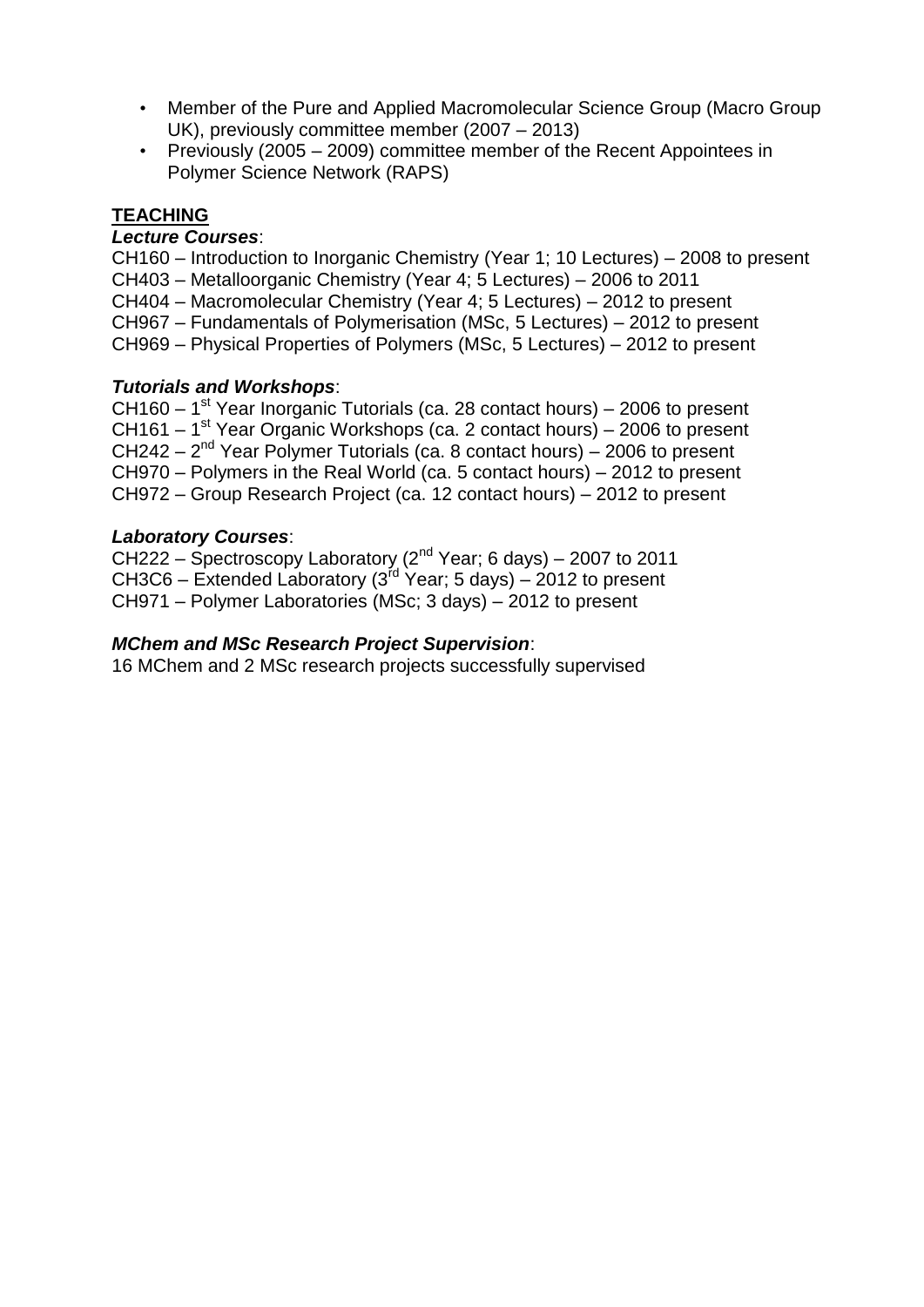### **RESEARCH**

#### $\overline{\text{Publications}}$   $\binom{*}{\text{#}}$  = sole corresponding author;  $\text{#}$  = joint corresponding author): *Peer-reviewed papers in primary journals (Title, Authors, Journal Name, Year, Issue, Pages)*

**75)** *Osmium Atoms and Os<sup>2</sup> Molecules Move Faster on Selenium-Doped Compared to Sulfur-Doped Boronic Graphenic Surfaces.* Barry, N. P. E.; Pitto-Barry, A.; Tran, J.; Spencer, S. E. F,; Johansen, A. M.; Sanchez, A. M. Dove, A. P.; O'Reilly, R. K.; Deeth, R. J.; Beanland, R.; Sadler, P. J. *Chem. Mater.* (2015) *27*, 5100 - 5105.

*Publisher*: American Chemical Society (ISI 2012 Impact Factor = 8.535);

**# 74)** *N-Heterocyclic Olefins as Organocatalysts for Polymerization: Preparation of Well-Defined Poly(propylene oxide)*. Naumann, S.; Thomas, A. W.; Dove, A. P.; *Angew Chem. Int. Ed.* (2015), *54*, 9550 - 9554.

*Publisher*: Wiley GMBH (ISI 2012 Impact Factor = 13.734);

**# 73)** *Functional Degradable Polymers by Radical Ring-Opening Copolymerization of MDO and Vinyl Bromobutanoate: Synthesis, Degradability and Post-Polymerization Modification.* Hedir, G. G.; Bell, C. A.; O'Reilly, R. K.; Dove, A. P. *Biomacromolecules* (2015), *16*, 2049 - 2058.

*Publisher*: American Chemical Society (ISI 2012 Impact Factor = 5.371);

҂ **72)** *N-Heterocyclic Carbenes as Organocatalysts for Polymerizations: Trends and Frontiers*. Naumann, S.; Dove, A. P. *Polym. Chem*. (2015), *6*, 3185 - 3200.

*Publisher*: Royal Society of Chemistry (ISI 2012 Impact Factor = 5.231);

**# 71)** *Self-assembly of cyclic polymers*. Williams, R. J.; Dove, A. P.; O'Reilly, R. K.; *Polym. Chem.* (2015), 6, 2998 - 3008.

*Publisher*: Royal Society of Chemistry (ISI 2012 Impact Factor = 5.231);

҂ **70)** *Synthesis of Pentadecalactone Copolymers with Independently Tunable Thermal and Degradation Behavior.* Wilson, J. A.; Hopkins, S. A; Wright, P. W.; Dove, A. P; *Macromolecules* (2015), *48*, 950–958.

*Publisher*: American Chemical Society (ISI 2012 Impact Factor = 5.521);

҂ **69)** *Simultaneous orthogonal dual-click approach to tough, in situ-forming hydrogels for cell encapsulation.* Truong, V. X.; Ablett, M. P.; Richardson, S. M.; Hoyland, J. A.; Dove, A. P. *J. Am. Chem. Soc.* (2015) *137*, 1618 - 1622.

*Publisher*: American Chemical Society (ISI 2012 Impact Factor = 11.444);

**68)** *Structural reorganization of cylindrical nanoparticles triggered by polylactide stereocomplexation.* Sun, L; Pitto-Barry, A.; Kirby, N.; Schiller, T. L.; Sanchez, A. M.; Dyson, M. A.; Sloan, J.; Wilson, N. R.; O'Reilly R. K.; Dove A. P. *Nature Commun.* (2014) 5:5746 DOI:10.1038/ncomms6746.

*Publisher*: Nature Publishing Group (ISI 2012 Impact Factor = 10.015);

**67)** *Step-Growth Polymerization in the 21st Century.* Dove, A. P.; Meier, M. A. R. *Macromol. Chem. Phys.* (2014), *215*, 2135 - 2137.

*Publisher*: Wiley (ISI 2012 Impact Factor = 2.451);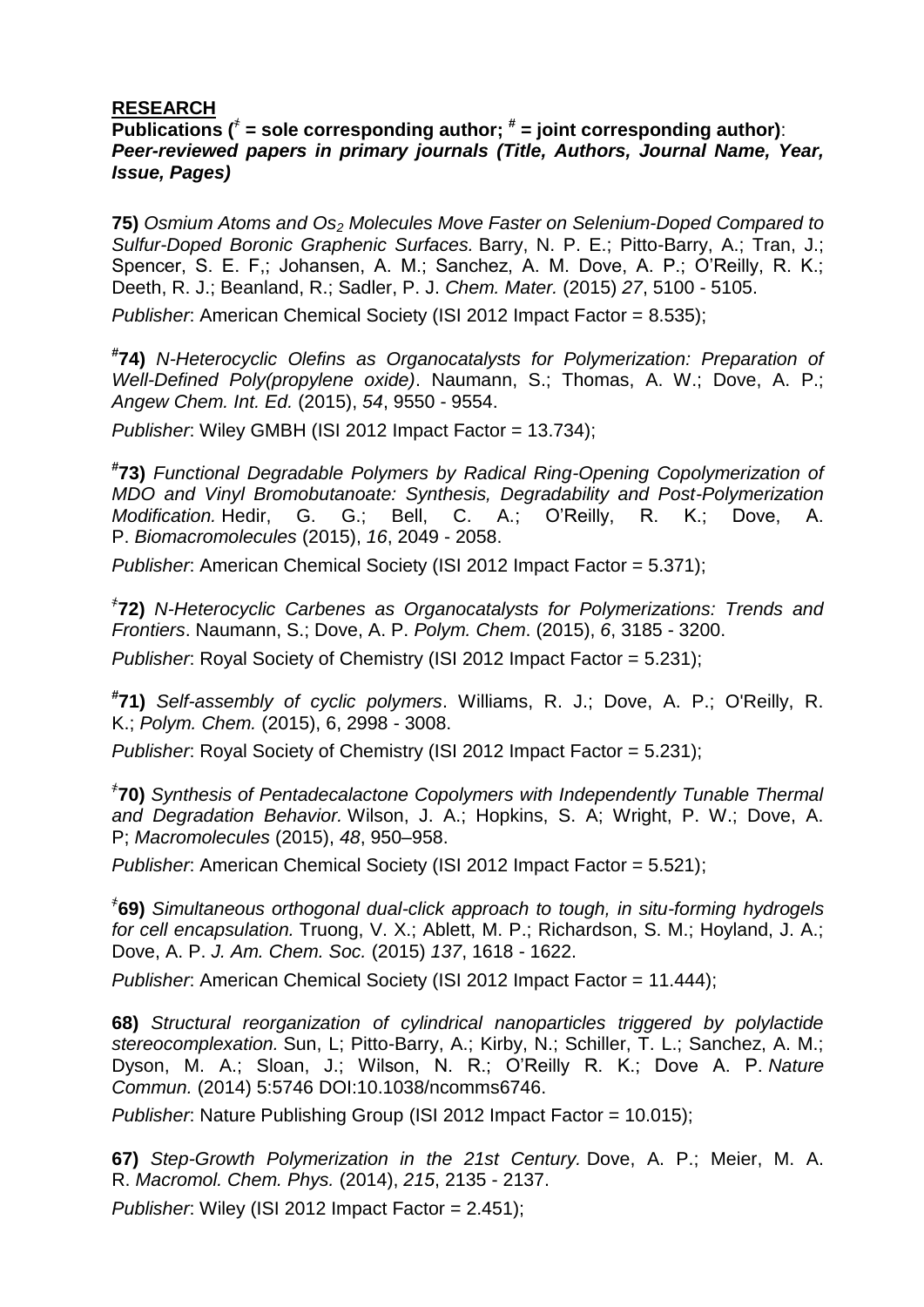**66)** *Precious metal carborane polymer nanoparticles: characterisation of micellar formulations and anticancer activity.* Barry, N. P. E.; Pitto-Barry, A.; Romero-Canelón, I.; Tran, J.; Soldevila-Barreda, J. J.; Hands-Portman, I.; Smith, C. J.; Kirby, N.; Dove, A. P.; O'Reilly, R. K.; Beanland, R.; Sadler, P. J. *Faraday Discuss.* (2014), *175*, 229 - 240.

*Publisher*: Royal Society of Chemistry (ISI 2012 Impact Factor = 4.606);

҂ **65)** *Block copolymer materials from the organocatalytic ring-opening polymerization of a pentaerythritol-derived cyclic carbonate.* Brannigan, R. P.; Walder, A.; *Dove, A. P.*; *J. Polym. Sci. Part A: Polym. Chem.,* **2014***, 52,* 2279 – 2286.

*Publisher*: Wiley (ISI 2012 Impact Factor = 3.543);

**64)** *Fabrication of crystals from single metal atoms.* Barry, N. P. E.; Pitto-Barry, A.; Sanchez, A. M.; *Dove, A. P.*; Procter, R. J.; Soldevila-Barreda, J. J.; Kirby, N.; Hands-Portman, I.; Smith, C. J.; O'Reilly, R. K.; Beanland, R.; Sadler, P. J. *Nature Commun.,*  **2014***, 5*, 3851*.*

*Publisher*: Nature Publishing Group (ISI 2012 Impact Factor = 10.015);

҂ **63)** *Synthetic strategies, sustainability and biological applications of malic acid-based polymers.* King,S. L.; Truong, V. X.; Kirchhoefer, C.; Pitto-Barry, A.; *Dove, A. P. Green Mater.,* **2014***, 2*, 107 – 122.

*Publisher*: Institute of Civil Engineers (ISI 2012 Impact Factor = N/A);

**# 62)** *Functional Degradable Polymers by Xanthate-Mediated Polymerization.* Hedir, G. G.; Bell, C. A.; Ieong, N. S.; Chapman, E.; Collins, I. R.; O'Reilly, R. K.; *Dove, A. P. Macromolecules,* **2014***, 47*, 2847 - 2852*.*

*Publisher*: American Chemical Society (ISI 2012 Impact Factor = 5.521);

**61)** *Implementation of metal-free ring-opening polymerization in the preparation of aliphatic polycarbonate materials.* Mespouille, L.; Coulembier, O.; Kawalec, M.; *Dove, A. P.*; Dubois, Ph. *Prog. Polym. Sci.,* **2014***, 39*, 1144 - 1164*.*

*Publisher*: Elsevier (ISI 2012 Impact Factor = 26.838);

҂ **60)** *Chaining up carbon dioxide. Dove, A. P. Nature Chem.,* **2014***, 6*, 276 - 277*.*

*Publisher*: Nature Publishing Group (ISI 2012 Impact Factor = 21.757);

 $*$ 59) **59)** *'Immortal' ring-opening polymerisation of ω-pentadecalactone by Mg(BHT)2(THF)2.* Wilson, J. A.; Hopkins, S. A; Wright, P. W.; *Dove, A. P. Polym. Chem.,* **2014***, 5*, 2691 - 2694*.*

*Publisher*: Royal Society of Chemistry (ISI 2012 Impact Factor = 5.231);

҂ **58)** *Surface grafted poly(ε-caprolactone) prepared using organocatalysed ringopening polymerisation followed by SI-ATRP.* Ercole, F.; Rodda, A. E.; Meager, L.; Forsythe J. S.; *Dove, A. P. Polym. Chem.,* **2014***, 5*, 2809 - 2815*.*

*Publisher*: Royal Society of Chemistry (ISI 2012 Impact Factor = 5.231);

**# 57)** *A Microstereolithography Resin Based on Thiol-Ene Chemistry: Towards Biodegradable Extracellular Constructs for Tissue Engineering.* Barker, I. A.; Ablett, M.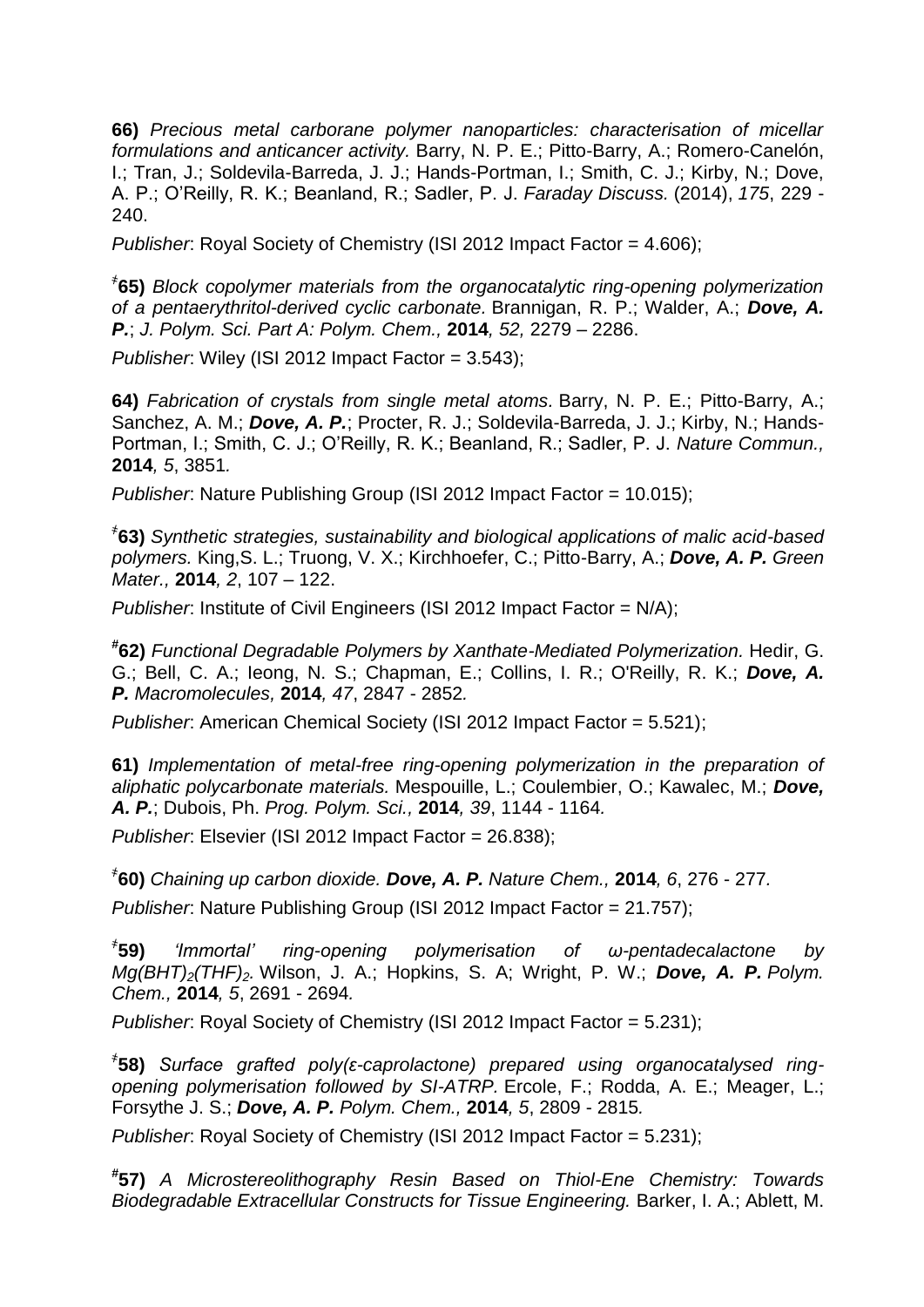P.; Gilbert, H. T.; Leigh, S. J.; Covington, J. A.; Hoyland, J. A.; Richardson, S. M.; *Dove, A. P. Biomater. Sci.,* **2014***, 2*, 472 - 475*.*

*Publisher*: Royal Society of Chemistry (ISI 2012 Impact Factor = n/a);

**# 56)** *Expanding the scope of the crystallization-driven self-assembly of polylactidecontaining polymers*. Pitto-Barry, A.; *Dove, A. P.*; O'Reilly, R. K. *Polym. Chem.* **2014**, *5*, 1427 - 1436*.*

*Publisher*: Royal Society of Chemistry (ISI 2012 Impact Factor = 5.231);

**55)** *Control Over Molar mass, Dispersity, End-groups and Kinetics in Cyclopolymerization of ortho-Phthalaldehyde: Adapted Choice of Phosphazene Organocatalyst.* De Winter, J.; *Dove, A. P.*; Knoll, A.; Gerbaux, P.; Dubois, Ph.; Coulembier, O. *Polym. Chem.* **2014**, *5*, 706 - 711.

*Publisher*: Royal Society of Chemistry (ISI 2012 Impact Factor = 5.231);

**# 54)** *In Situ-Forming Robust Chitosan Hydrogels Prepared by Copper-Free Azide-Alkyne Click Reaction for Tissue Engineering*. Truong, V. X.; Ablett, M. P.; Gilbert, H. T. G.; Bowen, J.; Richardson, S. M.; Hoyland, J. A.; *Dove, A. P. Biomaterials Sci.* **2014**, *2*, 167 – 175.

*Publisher*: Royal Society of Chemistry (ISI 2012 Impact Factor = n/a);

**# 53)** *Tuning the Size of Cylindrical Micelles from Poly(L-Lactide)-b-Poly(Acrylic Acid) Diblock Copolymers based on Crystallization-Driven Self-Assembly*. Sun, L.; Petzetakis, N.; Pitto-Barry, A.; Schiller, T. L.; Kirby, N.; Keddie, D. J.; Boyd, B. J.; O'Reilly, R. K.; *Dove, A. P. Macromolecules* **2013**, *46*, 9074 - 9082*.*

*Publisher*: American Chemical Society (ISI 2012 Impact Factor = 5.521);

**# 52)** *Directed Differentiation and Neurite Extension of mouse Embryonic Stem Cell on Aligned Poly(lactide) Nanofibers Functionalized with YIGSR Peptide.* Smith Callahan, L.; Xie, S.; Barker, I. A.; Zheng, J.; Reneker, D. H.; *Dove, A. P.*; Becker, M. L. *Biomaterials*, **2013**, *34*, 9089 – 9095.

*Publisher*: Elsevier (ISI 2012 Impact Factor = 7.604);

**51)** Poly(D-glucose carbonate) Block Copolymers: A platform for natural productbased nanomaterials with solvothermatic characteristics. Gustafson, T.; Lonnecker, A.; Heo, G.-S.; Zhang, S.; *Dove, A. P.*; Wooley, K. L. *Biomacromolecules*, **2013**, *14*, 3346 – 3353.

*Publisher*: American Chemical Society (ISI 2012 Impact Factor = 5.371);

**50)** *A Simple and Efficient Synthesis of an Acid-Labile Polyphosphoramidate by Organobase-Catalyzed Ring-Opening Polymerization and Transformation to Polyphosphoester Ionomers by Acid Treatment*. Zhang, S.; Wang, H.; Shen, Y.; Zhang, F.; Seetho, K.; Zou, J.; Taylor, J.-S. A.; *Dove, A. P.*; Wooley, K. L. *Macromolecules* **2013**, *46*, 5141 – 5149.

*Publisher*: American Chemical Society (ISI 2012 Impact Factor = 5.521);

**҂ 49)** *Organocatalytic, Stereoselective Nucleophilic Addition "Click" Reaction of Thiols to Propiolic Acid Esters for Polymer-Polymer Coupling*. Truong, V. X. and *Dove, A. P. Angew. Chem. Int. Ed. Engl.* **2013**, *52*, 4132 - 4136.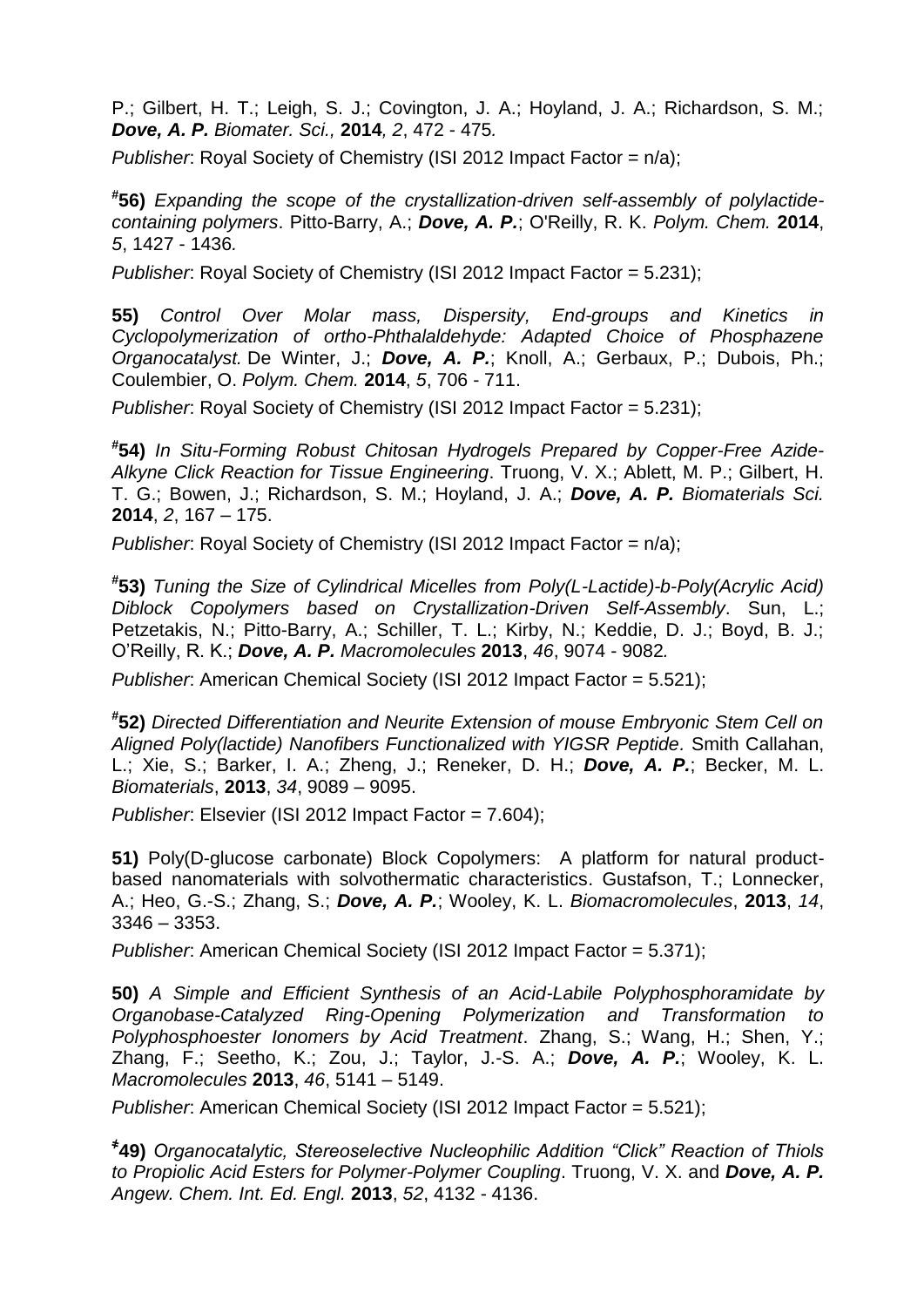*Publisher*: Wiley GMBH (ISI 2012 Impact Factor = 13.734);

**48)** *Hollow Block Copolymer Nanoparticles 2 through a Spontaneous One-step 3 Structural Reorganization.* Petzetakis, N.; Robin, M. P.; Patterson, J. P.; Kelley, E. G.; Cotanda, P.; Bomans, P. H. H.; Sommerdijk, N. A. J. M.; *Dove, A. P.*; Epps III, T. H.; O'Reilly, R. K. *ACS Nano* **2013**, *7*, 1120 -1128.

*Publisher*: American Chemical Society (ISI 2012 Impact Factor = 12.062);

**҂ 47)** *Triarylsulfonium Hexafluorophosphate Salts as Photoactivated Acidic Catalysts for Ring-Opening Polymerisation*. Barker, I. A.; *Dove, A. P. Chem. Commun.* **2013**, *49*, 1205 - 1207.

*Publisher*: Royal Society of Chemistry (ISI 2012 Impact Factor = 6.378);

**҂ 46)** *Benzyl Bispidine as an Efficient Replacement for (-)-Sparteine in Ring Opening Polymerisation.* Todd, R.; Rubio, G.; Hall, D. J.; Tempelaar, S.; *Dove, A. P.*; *Chem. Sci.* **2013**, *4*, 1092 - 1097.

*Publisher*: Royal Society of Chemistry (ISI 2012 Impact Factor = 8.314);

**҂ 45)** *Fabrication of 3-Dimensional Cellular Constructs via Microstereolithography Using a Simple, Three-Component, Poly(Ethylene Glycol) Acrylate-Based System.* Leigh, S. J.; Gilbert, H. T.; Barker, I. A.; Richardson, S. M.; Hoyland, J. A.; Covington, J. A.; *Dove, A. P. Biomacromolecules* **2013**, *14*, 186 – 192.

*Publisher*: American Chemical Society (ISI 2012 Impact Factor = 5.371);

**44)** *Morpholine-Functionalized Polycarbonate Hydrogel for Heavy Metal Ion Sequestration*. Kawalec M.; *Dove, A. P.*; Mespouille, L.; Dubois, P. *Polym. Chem.* **2013**, *4*, 1260 - 1270.

*Publisher*: Royal Society of Chemistry (ISI 2012 Impact Factor = 5.231);

**҂ 43)** *Synthesis and Post-Polymerisation Modification of Aliphatic Poly(carbonate)s prepared by Ring-Opening Polymerisation.* Tempelaar, S.; Mespouille, L.; Coulembier, O.; Dubois, Ph.; *Dove, A. P. Chem. Soc. Rev.* **2013**, *42*, 1312 - 1336.

*Publisher*: Royal Society of Chemistry (ISI 2012 Impact Factor = 24.892);

**҂ 42)** *Preparation of in situ-Forming Poly(5-methyl-5-allyloxycarbonyl-1,3-dioxan-2 one)-Poly(ethylene glycol) Hydrogels with Tuneable Swelling, Mechanical Strength and Degradability* Truong, V. X.; Barker, I. A.; Tan, M.; Mespouille, L.; Dubois, Ph.; *Dove A. P. J. Mater. Chem. B.* **2013**, *1*, 221 - 229.

*Publisher*: Royal Society of Chemistry (ISI 2012 Impact Factor = n/a);

**҂ 41)** *Organocatalytic Synthesis and Post-Polymerization Functionalization of Propargyl-Functional Poly(Carbonate)s*. Tempelaar, S.; Barker, I. A.; Truong, V. X.; Hall, D. J.; Mespouille, L.; Dubois, Ph.; *Dove A. P. Polym. Chem.* **2013**, *4*, 174 - 183. *Publisher*: Royal Society of Chemistry (ISI 2012 Impact Factor = 5.231);

**҂ 40)** *Organic Catalysis for Ring-Opening Polymerization*. *Dove, A. P. ACS Macro Lett*. **2012**, *1*, 1409 - 1412.

*Publisher*: American Chemical Society (ISI 2012 Impact Factor = n/a);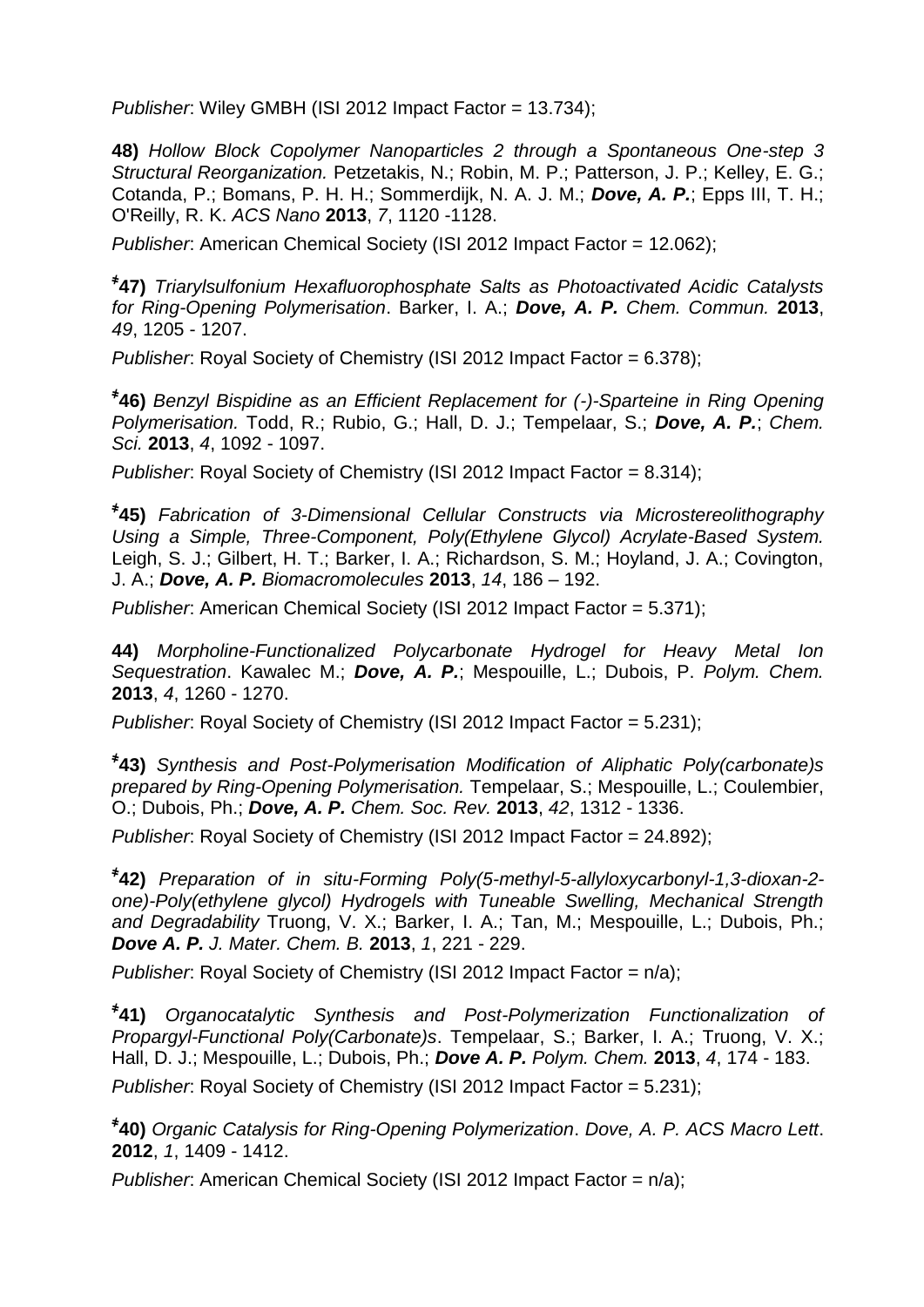**# 39)** *Orthogonal Modification of Norbornene-Functional Degradable Polymers.* Williams, R. J.; Barker, I. A.; O'Reilly, R. K.; *Dove, A. P. ACS Macro Lett.* **2012**, *1*, 1285–1290.

*Publisher*: American Chemical Society (ISI 2012 Impact Factor = n/a);

**# 38)** *Nanosponge formation from organocatalytically synthesized poly(carbonate) copoplymers* Tempelaar, S.; Stevens, D. M.; *Dove, A. P.*; Harth, E. *ACS Macro Lett*. **2012**, *1*, 915 - 918.

*Publisher*: American Chemical Society (ISI 2012 Impact Factor = n/a);

**# 37)** *Crystallization Driven Sphere-to-rod Transition of Poly(lactide)-b-Poly(acrylic acid) Diblock Copolymers: Mechanism and Kinetics.* Petzetakis, N. Walker, D. A.; *Dove, A. P*; O'Reilly, R. K. *Soft Matter* **2012**, *8*, 7408 - 7414.

*Publisher*: Royal Society of Chemistry (ISI 2012 Impact Factor = 3.909);

**# 36)** *Degradable Graft Copolymers by Ring-Opening and Reversible Addition-Fragmentation Chain Transfer Polymerization*. Williams, R. J.; O'Reilly, R. K.; *Dove, A. P*. *Polym. Chem.* **2012**, *3*, 2156 - 2164.

*Publisher*: Royal Society of Chemistry (ISI 2012 Impact Factor = 5.231);

**# 35)** *Synthesis and Functionalization of Thiol-Reactive Biodegradable Polymers.*  Onbulak, S.; Tempelaar, S.; Pounder, R. J.; Gok, O.; Sanyal, R.; *Dove, A. P.*; Sanyal, A. *Macromolecules* **2012***, 45*, 1715 - 1722.

*Publisher*: American Chemical Society (ISI 2012 Impact Factor = 5.521);

**҂ 34)** *Stereocomplexation in Novel Degradable Amphiphilic Block Copolymer Micelles of Poly(ethylene oxide) and Poly(benzyl α-malate).* Pounder, R. J.; Willcock, H.; Ieong, N. S.; O'Reilly, R. K.; *Dove, A. P. Soft Matter.***2011***, 7,* 10987 - 10993*.*

*Publisher*: Royal Society of Chemistry (ISI 2012 Impact Factor = 3.909);

**33)** *Metal-Free Functionalization of Linear Polyurethanes by Thiol-Maleimide Coupling Reactions*. Billiet, L.; Gok, O; *Dove, A. P*.; Sanyal, A.; Nguyen, T.; Du Prez, F. E. *Macromolecules* **2011**, *44*, 7874 - 7878.

*Publisher*: American Chemical Society (ISI 2012 Impact Factor = 5.521);

**32)** *Additive-Free Clicking for Polymer Functionalization and Coupling by Tetrazine– Norbornene Chemistry*. Hansell, C. F; Espeel, P.; Stamenovic, M. M.; Barker, I. A.; *Dove, A. P.*; Du Prez, F. E.; O'Reilly, R. K. *J. Am. Chem. Soc.* **2011**, *133*, 13828 - 13831.

*Publisher*: American Chemical Society (ISI 2012 Impact Factor = 10.677);

**҂ 31)** *Tetrazine-Norbornene Click Reactions to Functionalize Degradable Polymers Derived from Lactide*, Barker, I. A.; Hall, D. J.; Hansell, C. F.; Du Prez, F. E.; O'Reilly, R. K.; *Dove, A. P*. *Macromol. Rapid Commun*. **2011**, *32*, 1362 - 1366.

*Publisher*: Wiley GMBH (ISI 2012 Impact Factor = 4.929);

**҂ 30)** *Ring-Opening Polymerization of an O-Carboxyanhydride Monomer Derived from L-Malic Acid* Pounder, R. J.; Fox, D. J.; *Dove, A.P. Polym. Chem.* **2011***, 2,* 2204 - 2212*.*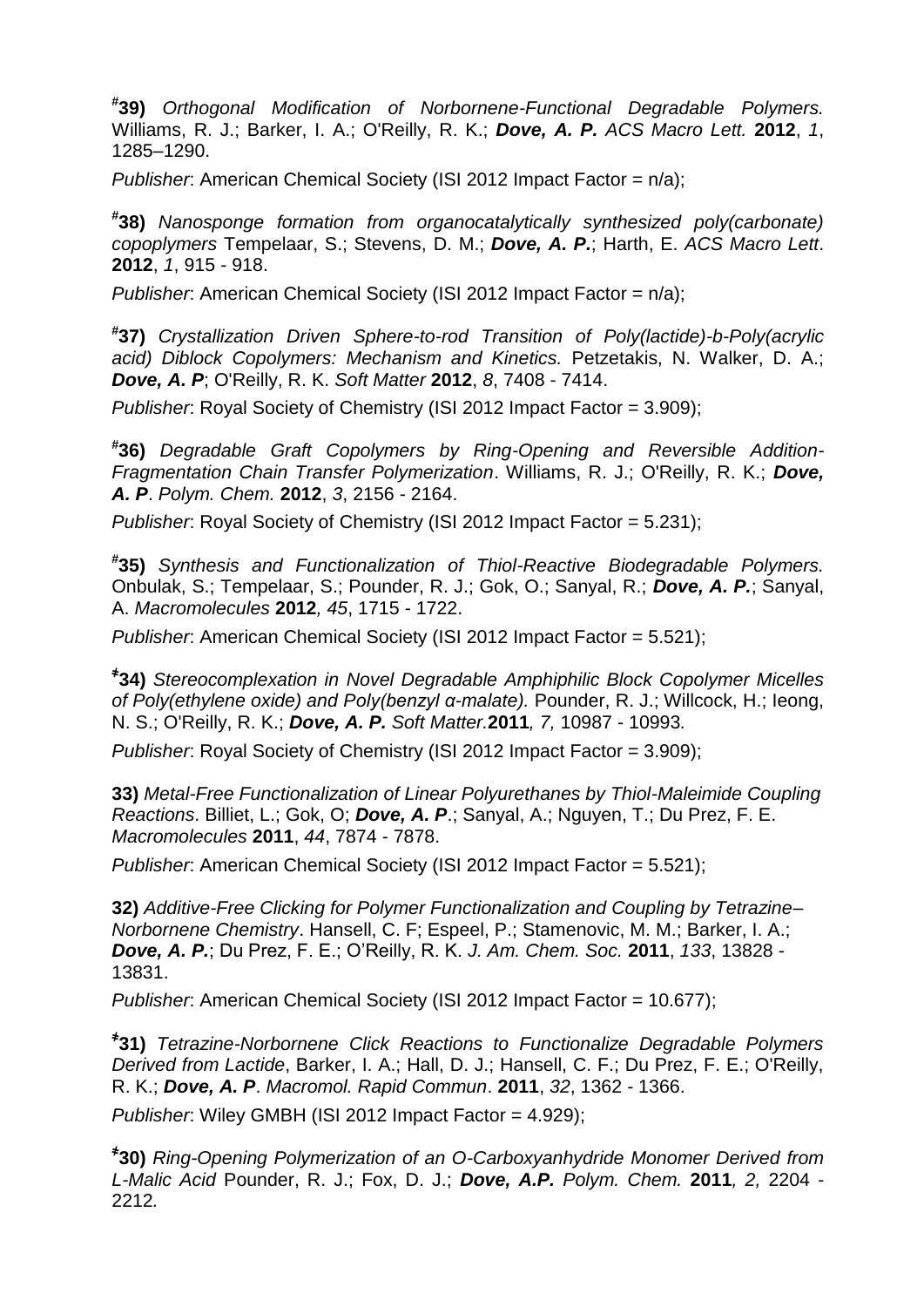*Publisher*: Royal Society of Chemistry (ISI 2012 Impact Factor = 5.231);

**҂ 29)** *Synthesis and Post-Polymerization Modification of Maleimide-Functional Polymers by 'Thiol-ene' Click and Diels-Alder Chemistries*. Hall, D. J.; Van Den Berghe, H. M.; *Dove, A.P. Polym. Int.* **2011**, *60*, 1149 - 1157.

*Publisher*: Wiley GMBH (ISI 2012 Impact Factor = 2.125);

**҂ 28)** *Organocatalytic Synthesis and Postpolymerization Functionalization of Allyl-Functional Poly(carbonate)s.* Tempelaar, S.; Mespouille, L.; Dubois, Ph.; *Dove, A.P. Macromolecules* **2011**, *44*, 2084 – 2091.

*Publisher*: American Chemical Society (ISI 2012 Impact Factor = 5.521);

**# 27)** *Cylindrical Micelles of Controlled Length from the Crystallization-Driven Self-Assembly of Poly(lactide)-Containing Block Copolymers*. Petzetakis, N. *Dove, A. P*; O'Reilly, R. K. *Chem. Sci*. **2011**, *2*, 955 - 960.

*Publisher*: Royal Society of Chemistry (ISI 2012 Impact Factor = 8.314);

**҂ 26)** *Organocatalytic synthesis of astaxanthin-containing poly(lactide)s* Middleton H.; Tempelaar, S.; Haddleton, D. M.; *Dove, A. P. Polym. Chem*. **2011**, *2*, 595 - 600.

*Publisher*: Royal Society of Chemistry (ISI 2012 Impact Factor = 5.231);

**҂ 25)** *Synthesis of Stereoregular Cyclic Poly(lactide)s via "Thiol−Ene" Click Chemistry.* Stanford, M. J.; Pflughaupt, R. L.; *Dove, A. P*. *Macromolecules* **2010**, *43*, 6538 - 6541. *Publisher*: American Chemical Society (ISI 2012 Impact Factor = 5.521);

**҂ 24)** *Synthesis and Organocatalytic Ring-Opening Polymerization of Cyclic Esters Derived from L-Malic Acid.* Pounder, R. J.; *Dove, A. P*. *Biomacromolecules* **2010**, *11*, 1930 - 1939.

*Publisher*: American Chemical Society (ISI 2012 Impact Factor = 5.371);

**҂ 23)** *Synthesis of poly(lactide)s with modified thermal and mechanical properties*. Becker, J .M.; Pounder, R . J.; *Dove, A. P. Macromol. Rapid Commun.* **2010**, *31*, 1923 - 1937*.*

*Publisher*: Wiley GMBH (ISI 2012 Impact Factor = 4.929);

**҂ 22)** *Development of amino-oxazoline and amino-thiazoline organic catalysts for the ring-opening polymerization of lactide*. Becker, J .M.; Tempelaar, S.; Stanford, M. J.; Pounder, R . J.; Covington, J. A.; *Dove, A. P. Chem. Eur. J*. **2010**, *16*, 6099 - 6105.

*Publisher*: Wiley GMBH (ISI 2012 Impact Factor = 5.831);

**҂ 21)** *Towards Poly(ester) Nanoparticles: Recent Developments in the Synthesis of Functional Poly(ester)s by Ring-Opening Polymerization*. Pounder, R. J.; *Dove, A. P*, *Polym. Chem.* **2010**, *1*, 260 - 271.

*Publisher*: Royal Society of Chemistry (ISI 2012 Impact Factor = 5.231);

**҂ 20)** S*tereoselective Ring-Opening Polymerisation of Lactide.* Stanford, M. J.; *Dove, A. P. Chem. Soc. Rev.* **2010**, *39*, 486 – 494.

*Publisher*: Royal Society of Chemistry (ISI 2012 Impact Factor = 24.892);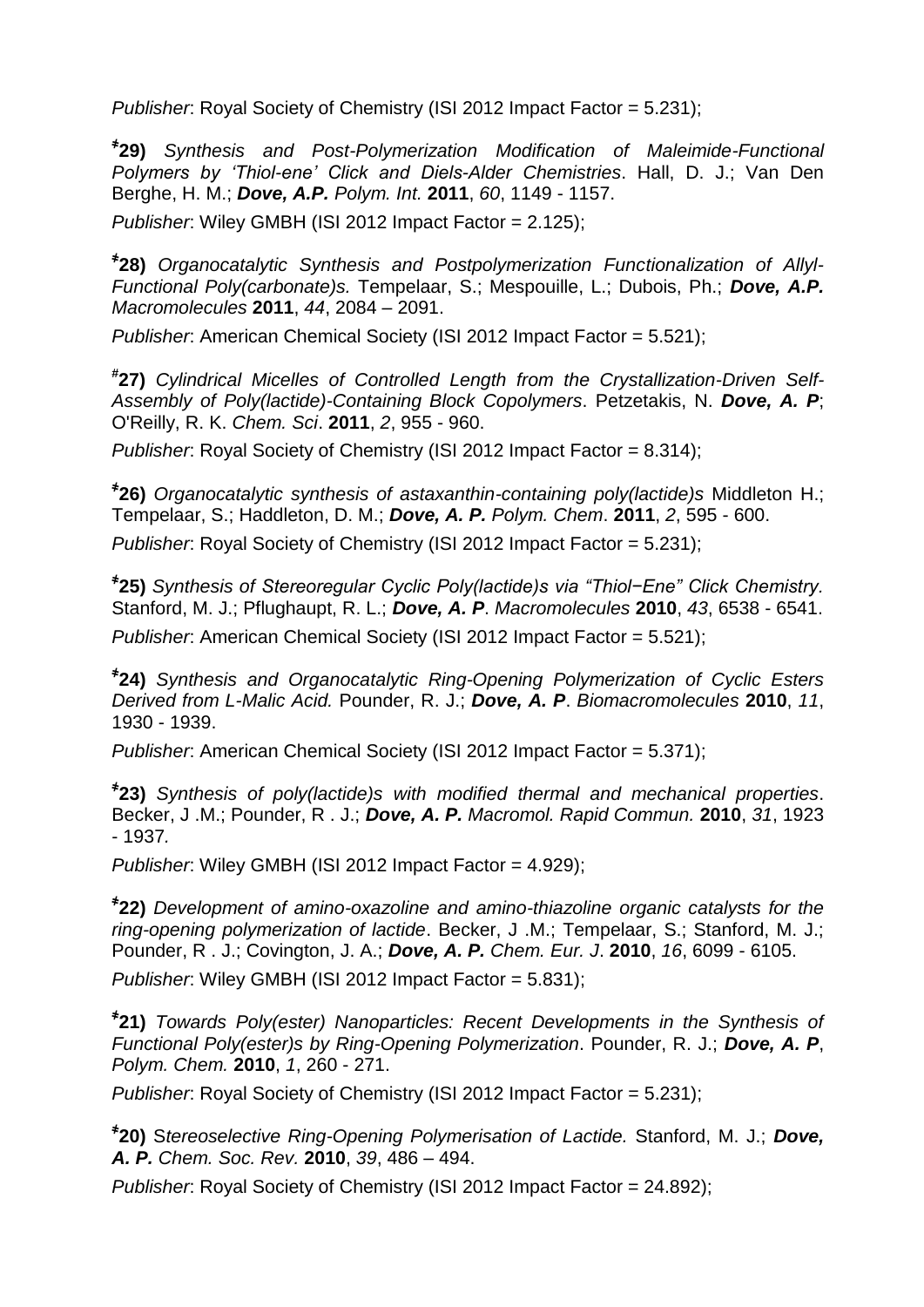**҂ 19)** *One-pot synthesis of α,ω-chain end functional, stereoregular, star shaped poly(lactide).* Stanford, M. J.; *Dove, A. P. Macromolecules* **2009**, *42*, 141 - 147. *Publisher*: American Chemical Society (ISI 2012 Impact Factor = 5.521);

**18)** *Propylene Polymerization with Cyclopentadienyltitanium(IV) Hydroxylaminato Complexes*. *Dove, A. P.*; Kiesewetter, E. T.; Ottenwaelder, X.; Waymouth, R. M.; *Organometallics* **2009**, *28*, 405 – 412.

*Publisher*: American Chemical Society (ISI 2012 Impact Factor = 4.145);

**҂ 17)** *Controlled ring-opening polymerisation of cyclic esters: Polymer blocks in selfassembled nanostructures. Dove, A. P. Chem. Commun.* **2008**, 6446 - 6470.

*Publisher*: Royal Society of Chemistry (ISI 2012 Impact Factor = 6.378):

**҂ 16)** *Metal free thiol-maleimide 'Click' reaction as a mild functionalisation strategy for degradable polymers.* Pounder, R. J.; Stanford, M. J.; Brooks, P.; Richards, S. P.; *Dove, A. P. Chem. Commun.* **2008**, 5158 - 5161.

*Publisher*: Royal Society of Chemistry (ISI 2012 Impact Factor = 6.378);

**15)** *Organocatalytic Ring Opening Polymerization of Trimethylene Carbonate.* Nederberg, F.; Lohmeijer, B. G. G.; Leibfarth, F.; Pratt, R. C.; Choi, J.; *Dove, A. P.*; Waymouth, R. M.; Hedrick, J. L. *Biomacromolecules*, **2007**, *8*, 153-160.

*Publisher*: American Chemical Society (ISI 2012 Impact Factor = 5.371);

**14)** *Guanidine and amidine organo-catalysts for ring-opening polymerization of cyclic esters*. Lohmeijer, B. G. G.; Pratt, R. C.; Leibfarth, F.; Logan, J. W.; Long, D. A.; *Dove, A. P.*; Nederberg, F.; Choi, J.; Wade, C.; Waymouth, R. M.; Hedrick, J. L. *Macromolecules*, **2006**, *39*, 8574-8583.

*Publisher*: American Chemical Society (ISI 2012 Impact Factor = 5.521);

**13)** *Exploration, Optimization, and Application of Supramolecular Thiourea-Amine Catalysts for the Synthesis of Lactide (Co)polymers.* Pratt, R. C.; Lohmeijer, B. G. G.; Long, D. A.; Lundberg, P. N. P.; *Dove, A. P.*; Li, H.; Wade, C. G.; Waymouth, R. M.; Hedrick, J. L. *Macromolecules*, **2006**, *39*, 7863-7871.

*Publisher*: American Chemical Society (ISI 2012 Impact Factor = 5.521);

**12)** *Stereoselective polymerization of rac- and meso-lactide catalyzed by sterically encumbered N-heterocyclic carbenes. Dove, A. P.*; Li, H.; Pratt, R. C.; Lohmeijer, B. G. G.; Culkin, D. A.; Waymouth, R. M.; Hedrick, J. L. *Chem. Commun.* **2006**, 2881.

*Publisher*: Royal Society of Chemistry (ISI 2012 Impact Factor = 6.378);

**11)** *Alcohol Adducts of N-Heterocyclic Carbenes: Latent Catalysts for the Thermally-Controlled Living Polymerization of Cyclic Esters.* Coulembier, O.; Lohmeijer, B. G. G.; *Dove, A. P.*; Pratt, R. C.; Mespouille, L.; Culkin, D. A.; Benight, S. J.; Dubois, Ph.; Waymouth, R. M.; Hedrick, J. L. *Macromolecules*, **2006**, *39*, 5617-5628.

*Publisher*: American Chemical Society (ISI 2012 Impact Factor = 5.521);

**10)** *Synthetic, Structural, Mechanistic, and Computational Studies on Single-Site β-Diketiminate Tin(II) Initiators for the Polymerization of rac-Lactide*. *Dove, A. P.*;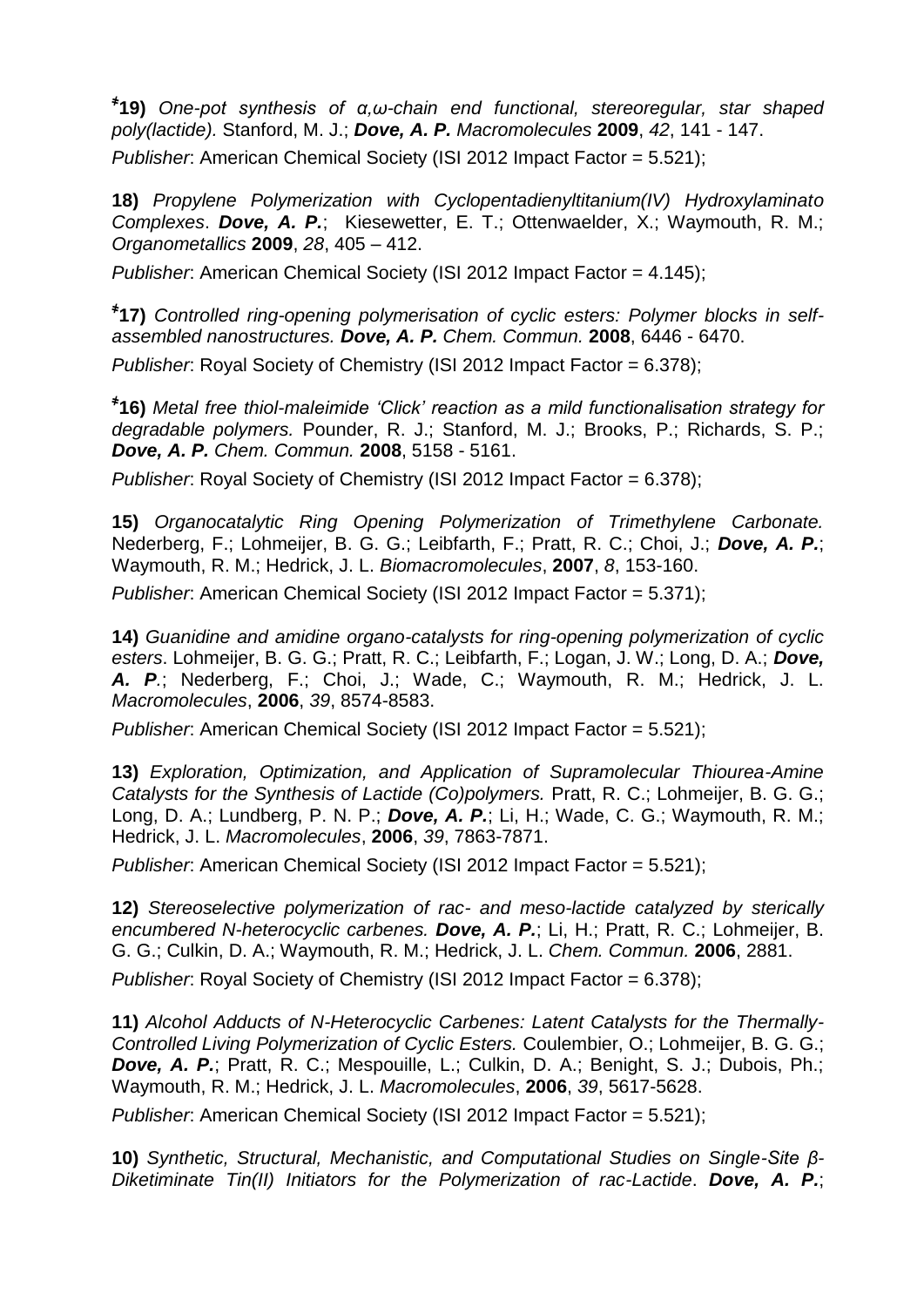Gibson, V. C.; Marshall, E. L.; Rzepa, H. S.; White, A. J. P.; Williams, D. J. *J. Am. Chem. Soc.* **2006**, *128*, 9834-9843.

*Publisher*: American Chemical Society (ISI 2012 Impact Factor = 10.677);

**9)** *N-Heterocyclic carbenes: Effective organic catalysts for living polymerization. Dove, A. P.*; Pratt, R. C.; Lohmeijer, B. G. G.; Culkin, D. A.; Hagberg, E. C.; Nyce, G. W.; Waymouth, R. M.; Hedrick, J. L. *Polymer* **2006**, *47*, 4018-4025.

*Publisher*: Elsevier (ISI 2012 Impact Factor = 3.379);

**8)** *Thiourea-Based Bifunctional Organocatalysis: Supramolecular Recognition for Living Polymerization. Dove, A. P.*; Pratt, R. C.; Lohmeijer, B. G. G.; Waymouth, R. M.; Hedrick, J. L. *J. Am. Chem. Soc.* **2005**, *127*, 13798-13799.

*Publisher*: American Chemical Society (ISI 2012 Impact Factor = 10.677);

**7)** *Latent, thermally activated organic catalysts for the on-demand living polymerization of lactide.* Coulembier, O.; *Dove, A. P.*; Pratt, R. C.; Sentman, A. C.; Culkin, D. A.; Mespouille, L.; Dubois, Ph.; Waymouth, R. M.; Hedrick, J. L. *Angew. Chem., Int. Ed.* **2005**, *44*, 4964-4968.

*Publisher*: Wiley GMBH (ISI 2012 Impact Factor = 13.734);

**6)** *Single-component catalyst/initiators for the organocatalytic ring-opening polymerization of lactide.* Csihony, S.; Culkin, D. A.; Sentman, A. C.; *Dove, A. P.*; Waymouth, R. M.; Hedrick, J. L. *J. Am. Chem. Soc.* **2005**, *127*, 9079-9084.

*Publisher*: American Chemical Society (ISI 2012 Impact Factor = 10.677);

**5)** *Cyclopentadienyl titanium hydroxylaminato complexes as highly active catalysts for the polymerization of propylene. Dove, A. P.*; Xie, X.; Waymouth, R. M. *Chem. Commun.* **2005**, 2152.

*Publisher*: Royal Society of Chemistry (ISI 2012 Impact Factor = 6.378);

**4)** *Magnesium and zinc complexes of a potentially tridentate β-diketiminate ligand. Dove, A. P.*; Gibson, V. C.; Marshall, E. L.; White, A. J. P.; Williams, D. J. *J. Chem. Soc., Dalton Trans.* **2004**, 570-578.

*Publisher*: Royal Society of Chemistry (ISI 2012 Impact Factor = 3.806);

**3)** *Low coordinate magnesium chemistry supported by a bulky β-diketiminate ligand. Dove, A. P.*; Gibson, V. C.; Hormnirun, P.; Marshall, E. L.; Segal, J. A.; White, A. J. P.; Williams, D. J. *J. Chem. Soc., Dalton Trans.* **2003**, 3088-3097.

*Publisher*: Royal Society of Chemistry (ISI 2012 Impact Factor = 3.806);

**2)** *A well-defined magnesium enolate initiator for the living and highly syndioselective polymerisation of methyl methacrylate. Dove, A. P.*; Gibson, V. C.; Marshall, E. L.; White, A. J. P.; Williams, D. J. *Chem. Commun.* **2002**, 1208.

*Publisher*: Royal Society of Chemistry (ISI 2012 Impact Factor = 6.378);

**1)** *A well defined tin(II) initiator for the living polymerisation of lactide. Dove, A. P.*; Gibson, V. C.; Marshall, E. L.; White, A. J. P.; Williams, D. J. *Chem. Commun.* **2001**, 283.

*Publisher*: Royal Society of Chemistry (ISI 2012 Impact Factor = 6.378);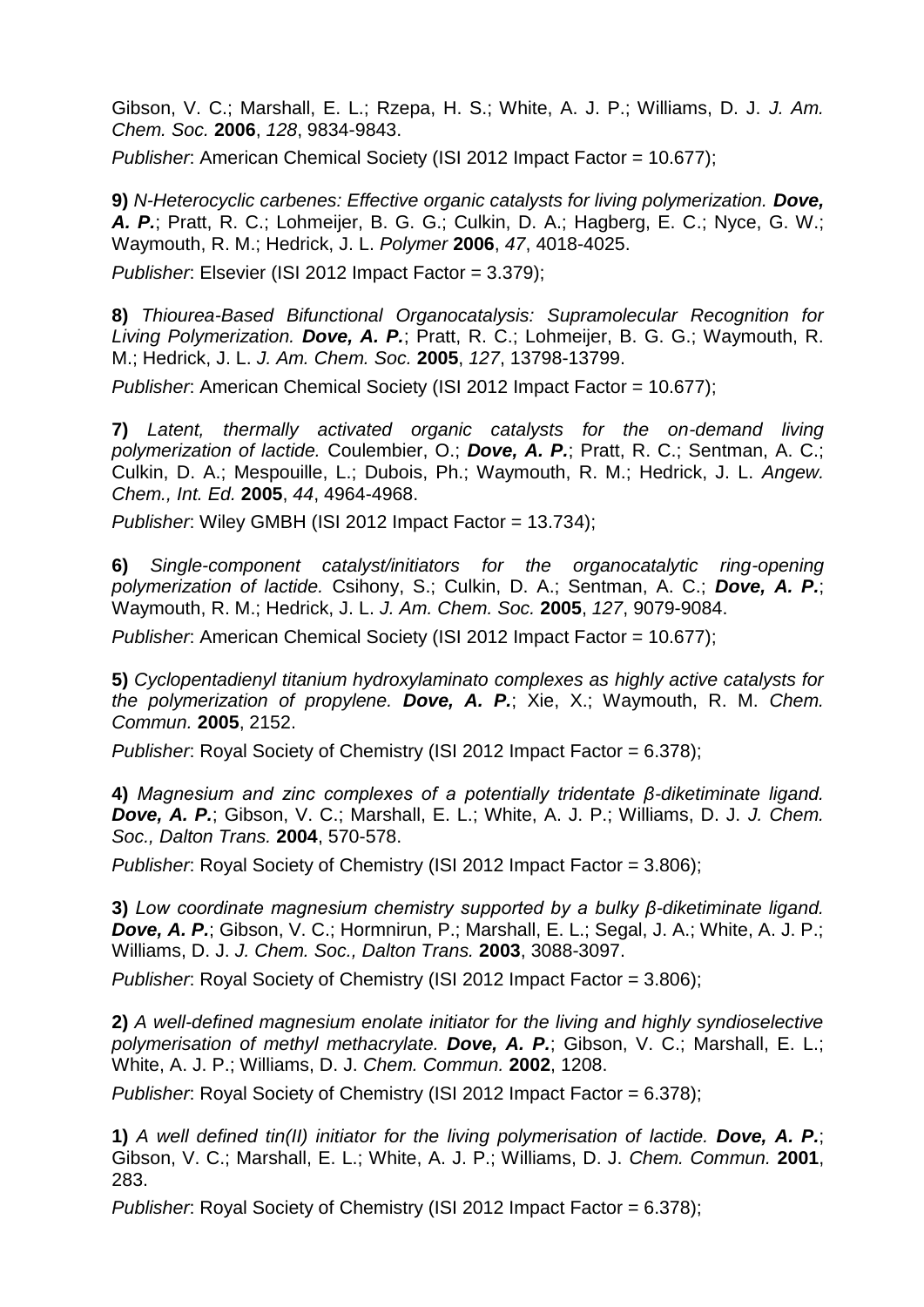### *Patents*

1) *Diamido alkoxide complexes as polymerization initiators of lactides.* Gibson, V. C.; Marshall, E. L.; *Dove, A. P.* PCT Int. Appl., **2002**, WO 2002038574

### *Book chapters*

3) *Poly(lactide)s as robust renewable materials*. Becker, J .M.; *Dove, A. P.* in *Green Polymerization Methods: Renewable Starting Materials, Catalysis and Waste Reduction*, Eds Meier, M. A. R.; Mathers, R. T., Wiley, **2011**, 201 - 220.

2) *Metal-free catalysis in ROP*. *Dove, A. P.*, in *Handbook of Ring-Opening Polymerization*, Eds Dubois, Ph.; Degee, Ph.; Coulembier, O.; Raquez, J.-M., Wiley, **2009**, *ISBN: 978-3-527-31953-4*.

1) *NHCs as Organic Catalysts*. *Dove, A. P.*; Pratt, R. C.; Lohmeijer, B. G. G.; Li, H.; Hagberg, E. C.; Waymouth, R. M.; Hedrick, J. L., in *N-Heterocyclic Carbenes in Synthesis,* Ed. Nolan, S. A., Wiley, **2006**, *ISBN: 978-3-527-31400-3*.

### **NATIONAL AND INTERNATIONAL RECOGNITION**

#### *Awards, honours and fellowships:*

- Royal Society of Chemistry Gibson-Fawcett Award 2014
- Warwick Award for Teaching Excellence (WATE) 2014
- Invited to become Fellow of Royal Society of Chemistry (FRSC) 2014
- Macrogroup UK Young Researcher Medal Winner 2009
- Royal Society Industry Fellowship 2012 2016
- Royal Society of Chemistry JWT Jones Travelling Fellowship 2012
- RCUK Fellowship 2005 2010
- CPIMA Postdoctoral Fellowship 2004 2005

# *Presentations at conferences and invited lectures*:

#### **2015**

- *Invited lecture* in '*Patterning Materials for the Bio-Interface*' at ACS National Meeting, Boston, USA (16/08/2015)
- *Invited lecture* in '*Biomacromolecules/Macromolecules Young Investigator Award Sympossium*' at ACS National Meeting, Boston, USA (17/08/2015)
- *Invited lecture* at the University of Sheffield (14/07/2015)
- *Invited lecture* at '*P2M Conference*' in Bordeaux, France (29/05/2015)
- *Invited plenary lecture* at '*Polinnova Conference*' in Bansko, Bulgaria (22/05/2015)
- *Invited lecture* at Sheffield Hallam University (13/04/2015)
- *Invited lecture* at Lubrizol Advanced Materials, Brecksville, Ohio, USA (27/03/2015)
- *Invited lecture* in '*Putting Renewable Polymers to Work*' at ACS National Meeting, Denver, USA (22/03/2015)
- *Invited lecture* in '*Polymeric Biomaterials*' at ACS National Meeting, Denver, USA (24/03/2015)
- *Invited lecture* at '*Biohydrogels Meeting*' in Nantes, France (05/03/2015)
- *Invited lecture* at Kings College London (05/02/2015)
- *Invited lecture* at the University of Reading (12/01/2015)
- *Invited lecture* at '*RSC Biomaterials Interest Group annual Meeting*' in London (05/01/2015)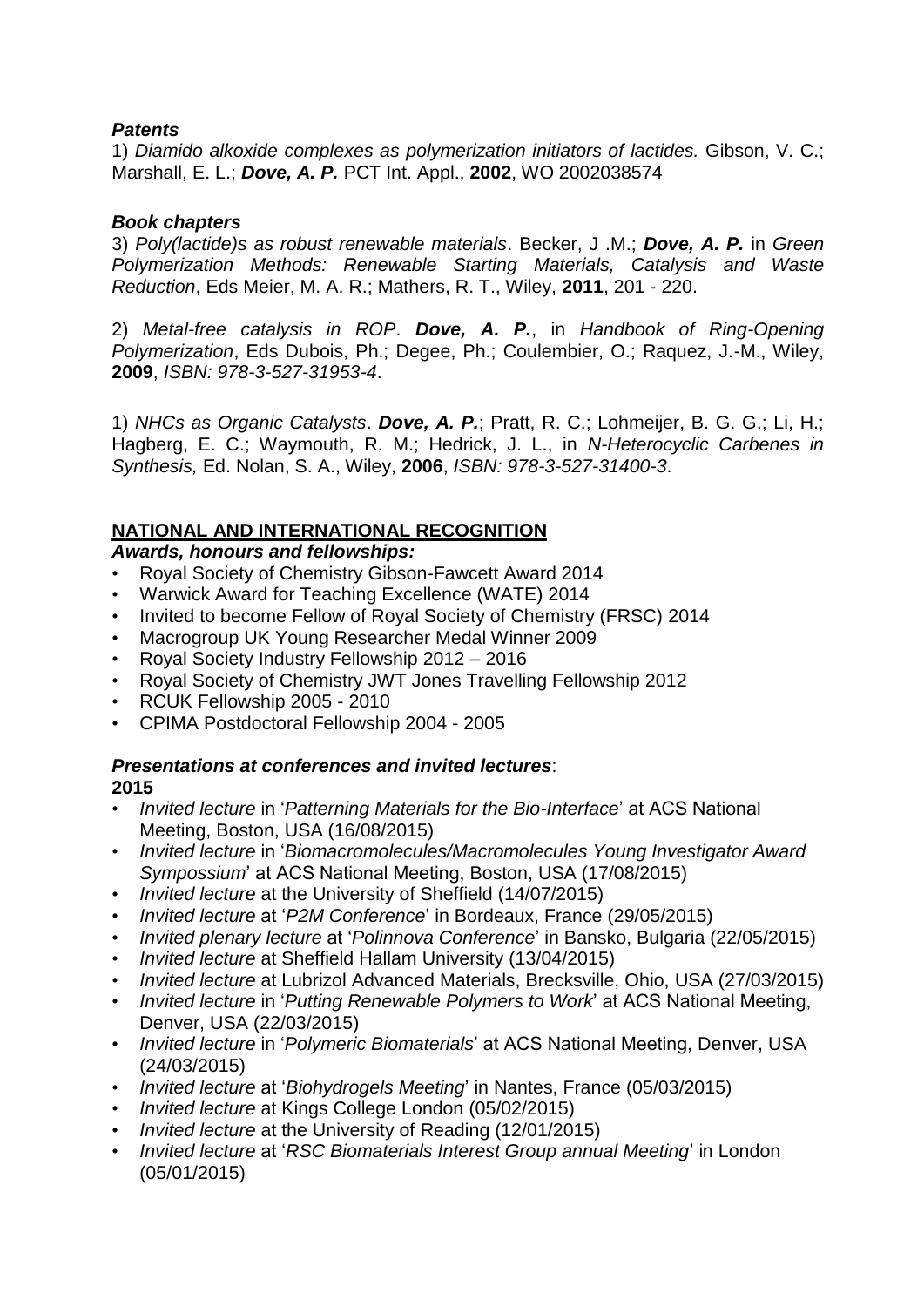# **2014**

- *Invited lecture* at '*4th Zing Polymer Chemistry Conference*' in the Riviera Maya, Mexico (12/2014)
- *Invited lecture* in '*7th international symposium on Controlled/Living Radical Polymerization*' at ACS National Meeting, San Francisco, USA (13/08/2014)
- *Invited lecture* in '*Advanced Materials Synthesis and Assembly Toward Technology Challenges*' at ACS National Meeting, San Francisco, USA (12/08/2014)
- *Invited lecture* in '*Recent Developments in Polymer Synthesis*' Symposium, IUPAC World Polymer Congress, Chiang Mai, Thailand (08/07/2014)
- *Invited lecture* at Tongji University, Shanghai, China (04/07/2014)
- *Invited lecture* at Fudan University, Shanghai, China (03/07/2014)
- *Invited lecture* in '*Biomedical Applications based on Degradable, Stimuli-Sensitive Polymers*' session at '*CIMTEC 2014*' at the Montecatini Terme, Italy (18/06/2014)
- *Invited lecture* at '*Chemical Sciences in the 21st Century: The role of 3D Printing*' at Nottingham University (29/04/2014)
- *Invited lecture* in '*International Symposium for Green Materials*' at Kamagata University, Japan (24/01/2014)

### **2013**

- *Invited lecture* in '*Applications of Click Chemistry Symposium*' at MRS National Meeting, Boston, USA (03/12/2013)
- *Invited keynote lecture* at '*21st Bioenvironmental Polymer Society Annual Meeting*' at the University of Warwick (20/09/2013)
- *Invited lecture* in '*Hermann Mark young Scholar Symposium*' at ACS National Meeting, Indiana, USA (10/09/2013)
- *Invited lecture* at Shanghai Jiao Tong University, Shanghai, China (31/07/2013)
- *Invited lecture* at UK-China Sympossium, Zhezhang, China (29/07/2013)
- *Invited keynote lecture* at Frontiers of Polymer Science, Gordon Research Conference, Mount Holyoake, Massachusetts, USA (12/06/2013)
- *Invited lecture* at University of Florida, Gainesville, Florida, USA (24/05/2013)
- *Invited keynote lecture* at '*Advances and Challenges of Sustainable Polymeric Materials*' Conference, Tampa, Florida, USA (21/05/2013)

# **2012**

- *Invited lecture* in '*UK-Thailand Materials Workshop*' Symposium at Chaing Mai University, Thailand (11/12/2012)
- *Invited lecture* in '*UK-Singapore Materials Workshop*' Symposium at Nanyang Technical University, Singapore (07/12/2012)
- *Invited lecture* at Texas A&M University, College Station, Texas, USA (05/09/2012)
- *Invited keynote lecture* in '*Recent Developments in Synthesis*' Symposium, IUPAC World Polymer Congress, Virginia Tech, Blacksburg, Virginia, USA (26/06/2012)
- *Invited lecture* at Southern Methodist University, Dallas, Texas, USA (04/06/2012)
- *Invited lecture* at University of Arizona, Tucson, Arizona, USA (01/06/2012)
- *Invited lecture* at Upssala University, Sweden (03/05/2012)
- *Invited lecture* at Akron University, Akron, Ohio, USA (03/04/2012)
- *Invited lecture* at Case Western Reserve University, Cleveland, Ohio, USA (02/04/2012)
- *Invited lecture* at Lubrizol, Cleveland, USA (30/03/2012)
- *Invited lecture* in '*Next Generation Renewable Polymers*' Symposium at 243rd ACS National Meeting, San Diego, USA (29/03/2012)
- *Invited lecture* at University of Texas, Austin, USA (23/03/2012)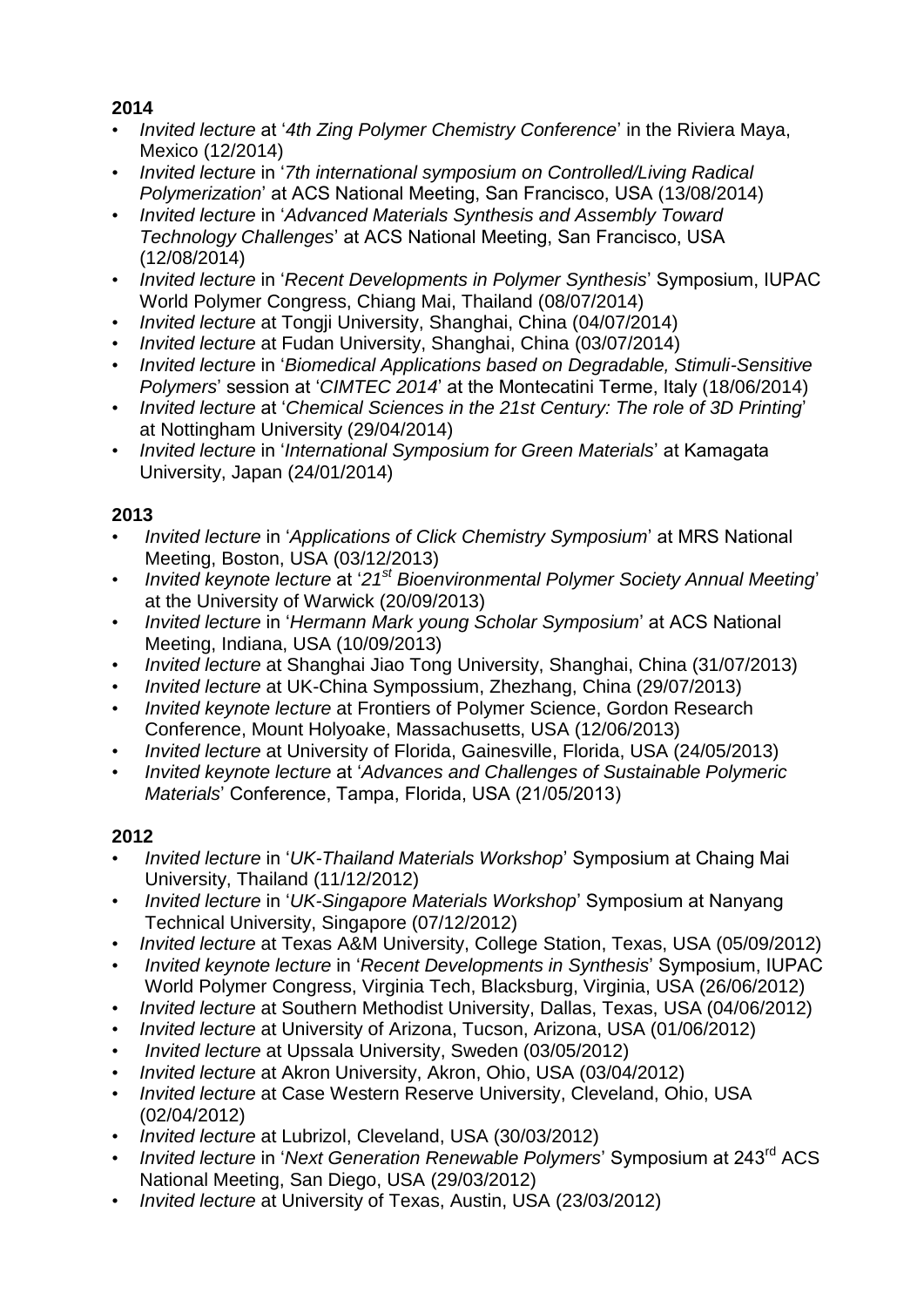• *Invited lecture* at University of Delaware, Newark, Delaware, USA (05/03/2012)

# **2011**

- *Invited lecture* at Queensland University of Technology, Brisbane, Australia (07/12/2011)
- *Invited lecture* at University of Queensland, Brisbane, Australia (24/11/2011)
- *Invited lecture* at University of Sydney, Sydney, Australia (16/11/2011)
- *Invited lecture* at University of New South Wales, Sydney, Australia (14/11/2011)
- *Invited lecture* at Tongji University, Shanghai, China (28/07/2011)
- *Invited lecture* at Soochow University, Suzhou, China (27/07/2011)
- *Invited lecture* at Unilever, Shanghai, China (26/07/2011)
- *Invited lecture* at Fudan University, Shanghai, China (25/07/2011)
- *Invited lecture* at CSC Canadian Chemistry Conference, Montreal, Canada (07/06/2011)
- *Invited lecture* at Ghent University, Belgium (01/06/2011)
- *Invited poster presentation* at High Polymer Research Group meeting, Pott Shrigley (25/04/2011)
- *Invited lecture* at Unilever, CMD, Liverpool (20/01/2011)
- *Invited lecture* at University of Mons, Belgium (28/01/2011)

# **2010**

- *Invited keynote lecture* at 'Young Researchers Symposium', IUPAC World Polymer Congress, Glasgow (13/07/2010)
- *Invited lecture* at Plaxica (11/05/2010)
- *Invited* to present the *Inaugural Green Materials Chemistry Lectures* at University of Prince Edward Island, Canada (29/03/2010 – 01/04/2010)
- *Invited lecture* at 'Nanostructured Materials from Supramolecular Interactions' Symposium, ACS National Meeting, San Francisco, USA (22/03/2010)
- *Invited lecture* at 'PMSE Young Investigator Symposium', ACS National Meeting, San Francisco, USA (21/03/2010)
- *Invited lecture* at Royal Society of Chemistry Biomaterials Group Annual Meeting, Duhram (13/01/2010)

# **2009**

- *Invited lecture* at Chroma Therapeutics (16/12/2009)
- *Invited lecture* at Universite Paul Sabatier, Toulouse (12/11/2009)
- *Invited lecture* at University of Wales, Bangor (10/11/2009)
- Lecture and poster presentation at Recent Appointees in Polymer Science meeting, Reading (17/09/2009)
- *Invited lecture* at University of Bristol (28/07/2009)
- Lecture in 'Degradable polymers: From synthesis to nanotechnology' Symposium, ACS National Meeting, Salt Lake City, USA (24/03/2009)

# **2008**

- *Invited to give* Royal Society of Chemistry Lecture, University of Warwick (02/10/2008)
- *Invited lecture* at Infineum (12/11/2008)
- Poster presentation at Recent Appointees in Polymer Science meeting, Nottingham (21/09/2008)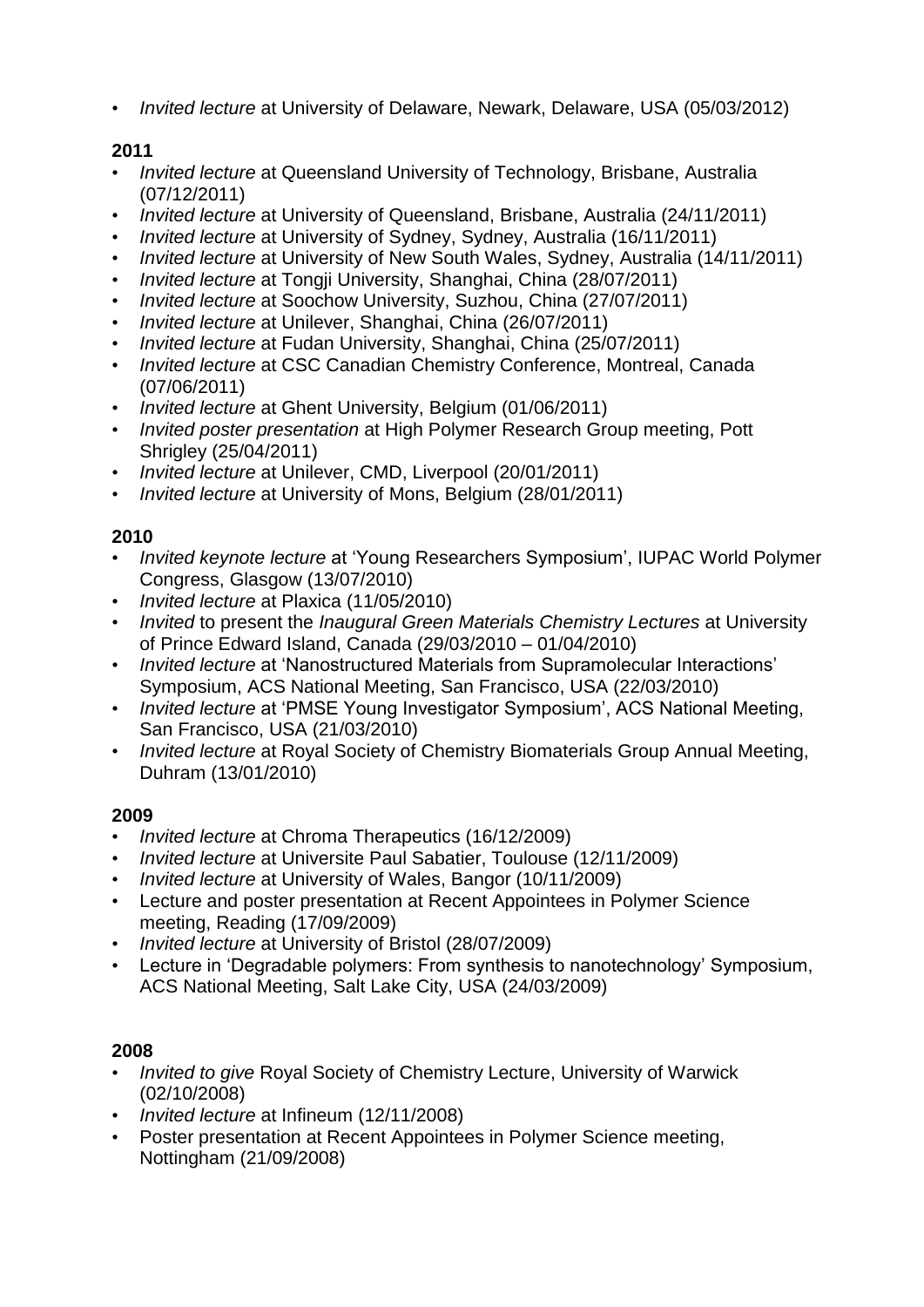- *Invited lecture* at 'Functional Nano-Materials from New Polymer Synthetic Methodologies' Symposium, ACS National Meeting, New Orleans, USA (07/04/2008)
- *Invited lecture* at East-Midlands Organic Division Meeting, Sheffield (26/03/2008)
- *Invited lecture* at Zing Conference on Polymer Synthesis, Cancun, Mexico (20/03/2008)

### **2007**

- *Invited lecture* at Leverhulme Symposium, University of Bath (07/11/2007)
- Poster presentation at STIPOMAT meeting, Les Diablerets, Switzerland (16/10/2007)
- Lecture and poster presentation at Recent Appointees in Polymer Science meeting, Cambridge (20/09/2007)
- *Invited lecture* at UK Polymer Colloids Forum International Conference, Warwick (18/09/2007)
- Lecture at 'Sustainable polymers' Symposium, ACS National Meeting, Boston, USA (20/08/2007)
- *Invited lecture* at Imperial College, London (07/06/2007)

### **2006**

- *Invited lecture* at University of Mons-Hainaut, Belgium (17/11/2006)
- *Invited lecture* at Warwick International Conference on Polymer Synthesis (03/08/2006)
- *Invited participant and lecturer* at EPSRC-RSC-NSF '*The Synthesis of Complex Chemical Systems*' workshop, Oxford (21/03/2006)

# *Other Esteem Indicators*:

- *Editorial Advisory Board* of 'Biomaterials Science' journal (**2012** present).
- *Associate Editor* of 'Green Materials' journal (**2012** present).
- *Review Editor* of 'Frontiers' journal (**2013** present).
- *Visiting Scholar* at Texas A&M University, USA (**2012**)
- *Visiting Scholar* at University of Queensland, Australia (**2011**)
- *Visiting Professor of Green Materials* at University of Prince Edward Island (**2009**)
- Invited discussion leader at '*Frontiers in Polymer Science*' Gordon Research Conference (June **2011**).
- *Advisory committee member* for Assiut International Center of Nanomedicine, Egypt (**2012** – present).
- *Invited guest editor* for Macromolecular Chemistry and Physics 'Step-growth polymerization' special themed issue **2013**.
- *Invited guest editor* for Polymer Chemistry 'Emerging Investigators' themed issue **2010**.
- Panel member EPSRC Chemistry prioritisation panel, March **2008**.
- Panel member EPSRC Materials prioritisation panels, February **2012**; February **2013**.
- Elected as Bulletin officer of Macro group UK (April **2007 2011**)
- Elected as membership officer of Recent Appointees in Polymer Science network (Sept **2006 - 2009**)
- Invited external expert reviewer for ARC (Australia), (ISF) Israel, ACS (USA) and ANR (France) funding agencies.
- Regularly invited to review of papers for numerous journals including *ACS Macro Letters; Acta Biomaterialia, Angew. Chem. Int. Ed.; J. Am. Chem. Soc.; J. Polym. Sci.: Part A Polym. Chem.; Macromolecules; Biomacromolecules; Dalton Trans.;*